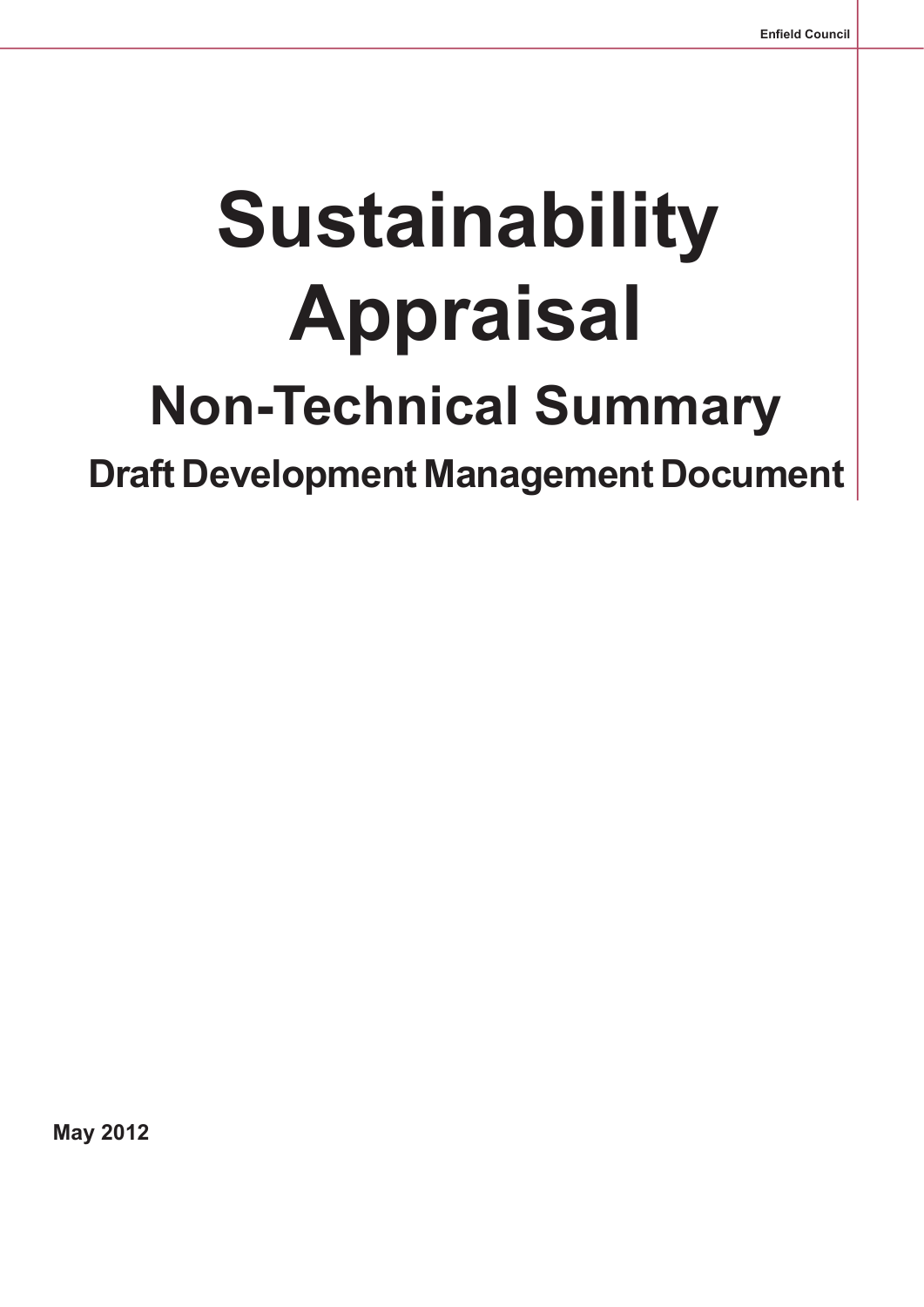# 1 Introduction

## **1 Introduction**

### **1.1 Background**

- **1.1** Government legislation requires the Council to carry out a Sustainability Appraisal (SA) of Local Plan documents. The main role of the SA is to ensure that the planning policies being developed by the Council, in this case the Development Management Document, achieve the optimal balance of positive social, environmental and economic outcomes for Enfield.
- **1.2** The Development Management Document (DMD) is a Local Plan document that provides the detailed policies against which applications to development management will be assessed. The DMD is a subsidiary document to the Core Strategy which was adopted in November 2010.

### **1.2 What is Sustainability Appraisal?**

- **1.3** The SA report investigates the likely significant impacts on the borough in terms of the contribution towards sustainability that might arise from the implementation of the policies contained in the draft DMD.
- **1.4** SA involves a making value judgements about the functioning and appearance of the environment. It is the Council's task to find a balance of the sometimes conflicting values placed on the quality of the natural environment, the health of the economy and strong communities.
- **1.5** The Council is required under European Directive to undertake a Strategic Environmental Assessment (SEA) of new plans. Government guidance considers it appropriate to combine the SEA with the SA in a single approach. The Council's SA report therefore integrates both SA and SEA and is referred to as "Sustainability Appraisal".

### **1.3 Sustainability Appraisal and Strategic Environmental Assessment**

1.6 The findings of SA should be reflected in the adopted DMD to help ensure that it maximises its contribution to future sustainability. The SA process incorporates the requirements of European legislation, which requires that development plans undergo a Strategic Environmental Assessment (SEA).

### **1.4 How to Comment**

- **1.7** Consultation on this Sustainability Appraisal (SA) Report is being undertaken at the same time as the consultation on the Draft Development Management Document (DMD). Representations can be made from 8th May 2012 until 3rd August 2012.
- **1.8** Comments on the the Draft SA Report and the Draft DMD can be sent to:

| Planning Policy Team   |  |
|------------------------|--|
| <b>Enfield Council</b> |  |
| Civic Centre           |  |
| <b>Silver Street</b>   |  |
| Enfield                |  |
| EN13XE                 |  |
| Tel: 020 8379 3866     |  |
|                        |  |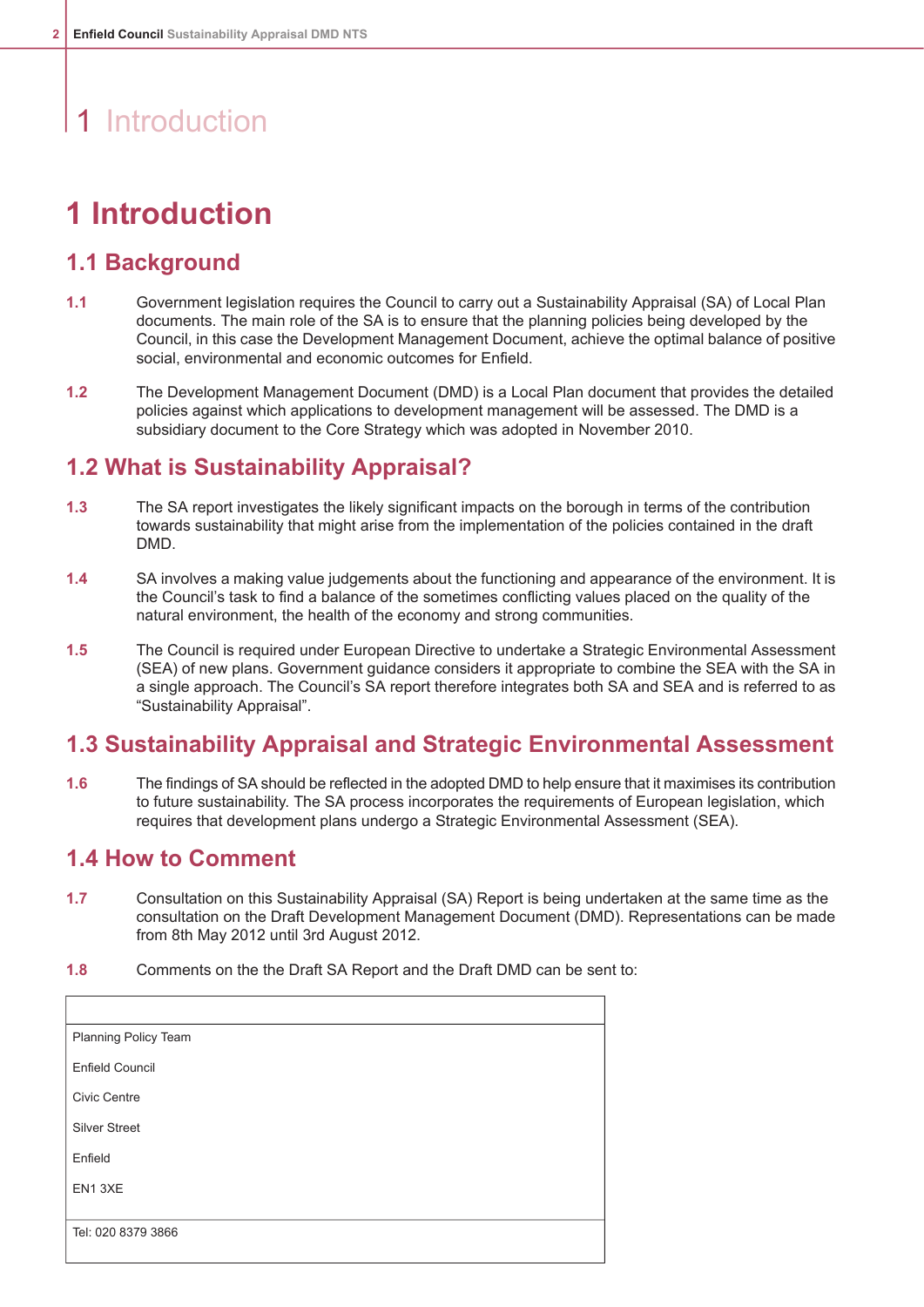# 1 Introduction

| Fax: 020 8379 3887        |  |
|---------------------------|--|
|                           |  |
| Email: Idf@enfield.gov.uk |  |
|                           |  |

Table 1.1

Details can be found on the Enfield Council website by visiting: www.enfield.gov.uk/

1.9 Please be aware that comments made on the SA Report and the Draft DMD document cannot be treated as confidential and will be made for public inspection.

### **1.5 Next Steps**

- 1.10 The SA will undergo public consultation in parallel with the Draft DMD. Comments received during public consultation will be assessed and the DMD and SA updated.
- **1.11** The submission DMD will be published for a further 6 weeks later in 2012 and submitted for examination in early 2013. It is anticipated that the DMD will be adopted in towards the end of 2013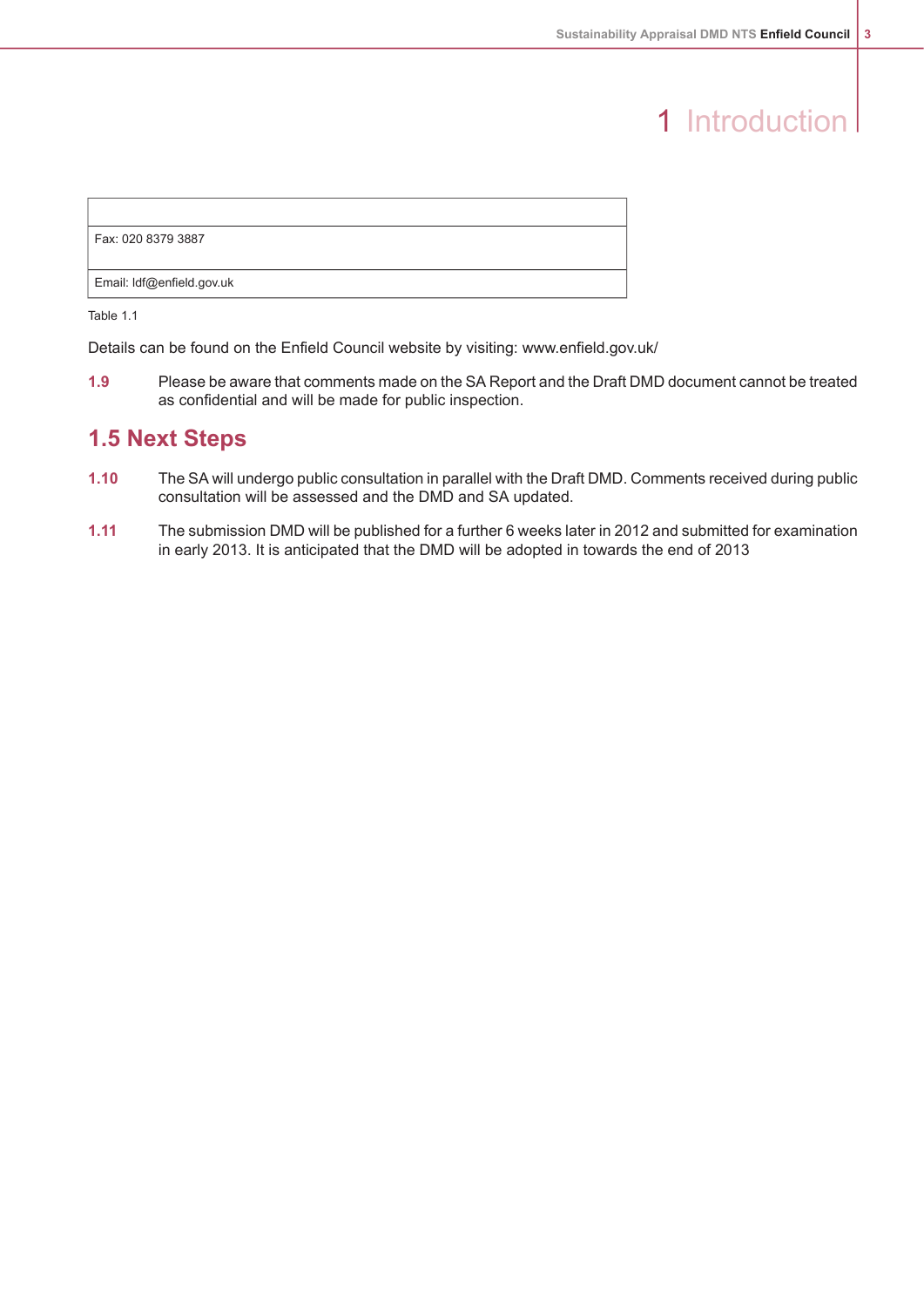# 1 Introduction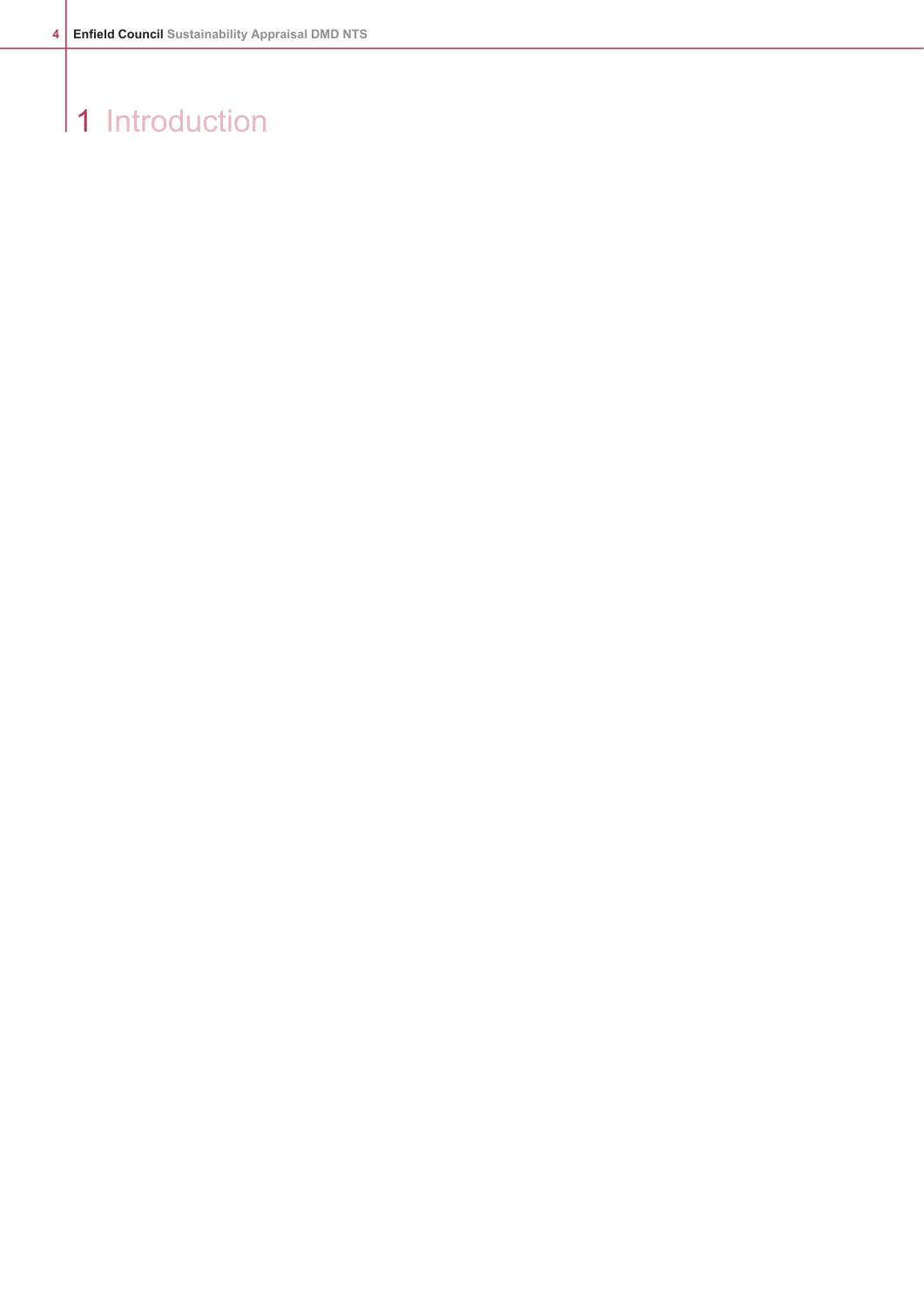# 2 Likely Significant Effects

# **2 Likely Significant Effects**

### **2.1 Social, Environmental and Economic Effects**

**2.1** There are a number of key areas of sustainability under which the Draft DMD policies were assessed. These are outlined below with a summary of the sustainability implications of the DMD policies.

#### **Population**

**2.2** Population growth will be a driver of change in the borough over the time period of the DMD, but controlling population is not an element within DMD policies

#### **Human Health**

**2.3** A range of policies address health lifestyles and wellbeing, supporting provision for sports and outdoor activities. The pollution control policies will help to reduce the level of pollutants, preventing the population suffering for the associated health effect, for example asthma brought on by air pollutants. The provision on healthcare facilities is covered by policies on community facilities.

#### **Economy**

**2.4** Designated industrial areas, and employment floorspace outside of these areas, is protected by DMD policies. Premises for small businesses encouraged. The retail function of Enfield Town and the district centres are given protection from an over-concentration of non-retail uses, while retail proposals will be given priority in town centre areas ahead of out-of-town locations. Design policies seek to improve the appearance and function of development proposals for business uses.

#### **Employment and Skills**

**2.5** The policies which protect locations for industrial uses and town centre uses also protect employment on these sites. It is necessary to raise skill levels in the borough, and education facilities are encouraged and protected by the policies on community facilities.

#### **Transport**

**2.6** A range of policies encourage and require proposals to include provisions that will increase the use of sustainable forms of transport and reduce traffic generation and congestion. This includes siting of facilities close to the users, or public transport, green links for pedestrian and cyclists, and developments to have appropriate regard to traffic arrangements.

#### **Crime and Safety**

**2.7** The design requirements of the DMD will help to create public and private spaces that discourage crime and help people to feel safer.

#### **Housing**

**2.8** Housing is a strong focus of the DMD, with policies seeking a mix of housing provision and affordable housing that is in line with social sustainability. Policies address the condition of the housing stock and there are policies on building on garden land and flat conversions.

#### **Cultural Heritage**

**2.9** There are policies on preserving and enhancing heritage assets and the context of these heritage assets, including a policy on tall buildings.

#### **Climate**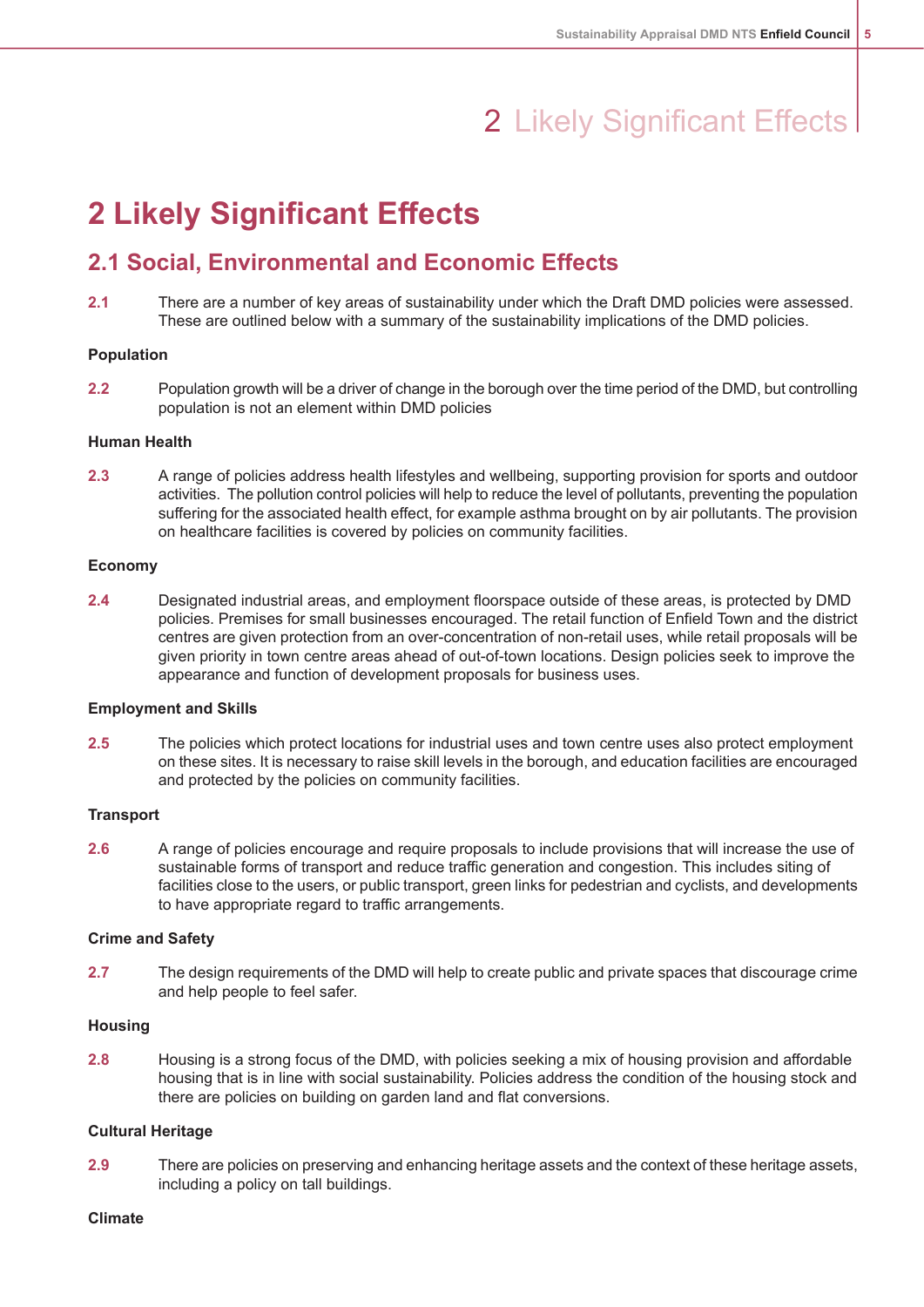# 2 Likely Significant Effects

**2.10** Sustainability with regard to climate change is embedded in policies throughout the DMD. Energy efficiency measure in buildings are contained in a range of specific and more general policies. Policies to protect and increase green spaces and links, reduce water usage and address flooding will help adaptation to climate change through reducing the impact of higher temperatures, greater rainfall and more periods of drought.

#### **Air**

**2.11** A combination of a policy on air quality and policies that promote more sustainable forms of transport will support a reduction in air pollution.

#### **Soil**

**2.12** Most protection to soil is afforded by the policies on protecting the green belt and agricultural land. Developments in the borough that benefit social and economic sustainability may cause some damage to soils. The policy on contaminated land makes provision for remediation that could lead to some improvements in soil quality in small areas of the borough.

#### **Water**

**2.13** The policies address water quality, water conservation and reducing and responding to flood risk. All of these areas are important for adapting to climate change

#### **Biodiversity**

**2.14** Habitats are protected and promoted by DMD policies, with some policies relating directly to conservation and biodiversity, while others on green belt and green spaces also have a beneficial effect on biodiversity.

#### **Landscape and Townscape**

**2.15** There are a range of policies on design and that seek to preserve and create a hight quality urban environment. Policies on the green belt, landscaping and open spaces will help t preserve Enfield's green landscapes.

#### **Waste**

**2.16** Policies require development proposals to make provision for the storage of waste. A specific policy on waste during the construction process requires minimum percentages of waste to be diverted from landfill.

### **2.2 Avoiding Adverse Effects**

**2.17** A few sustainability issues have been identified, however these are relatively minor and some have already been reflected in updates to the draft DMD. A SA was carried out on the Core Strategy, and as a subsidiary document to the Core Strategy, it is not surprising that the DMD policies are already broadly sustainable.

### **2.3 Monitoring of Significant Effects**

**2.18** The Council is already monitoring the impact of the Core Strategy policies. It will also be necessary to monitor the impact of the DMD policies once the document is adopted by the Council. A monitoring framework will be prepared and published following adoption of the DMD.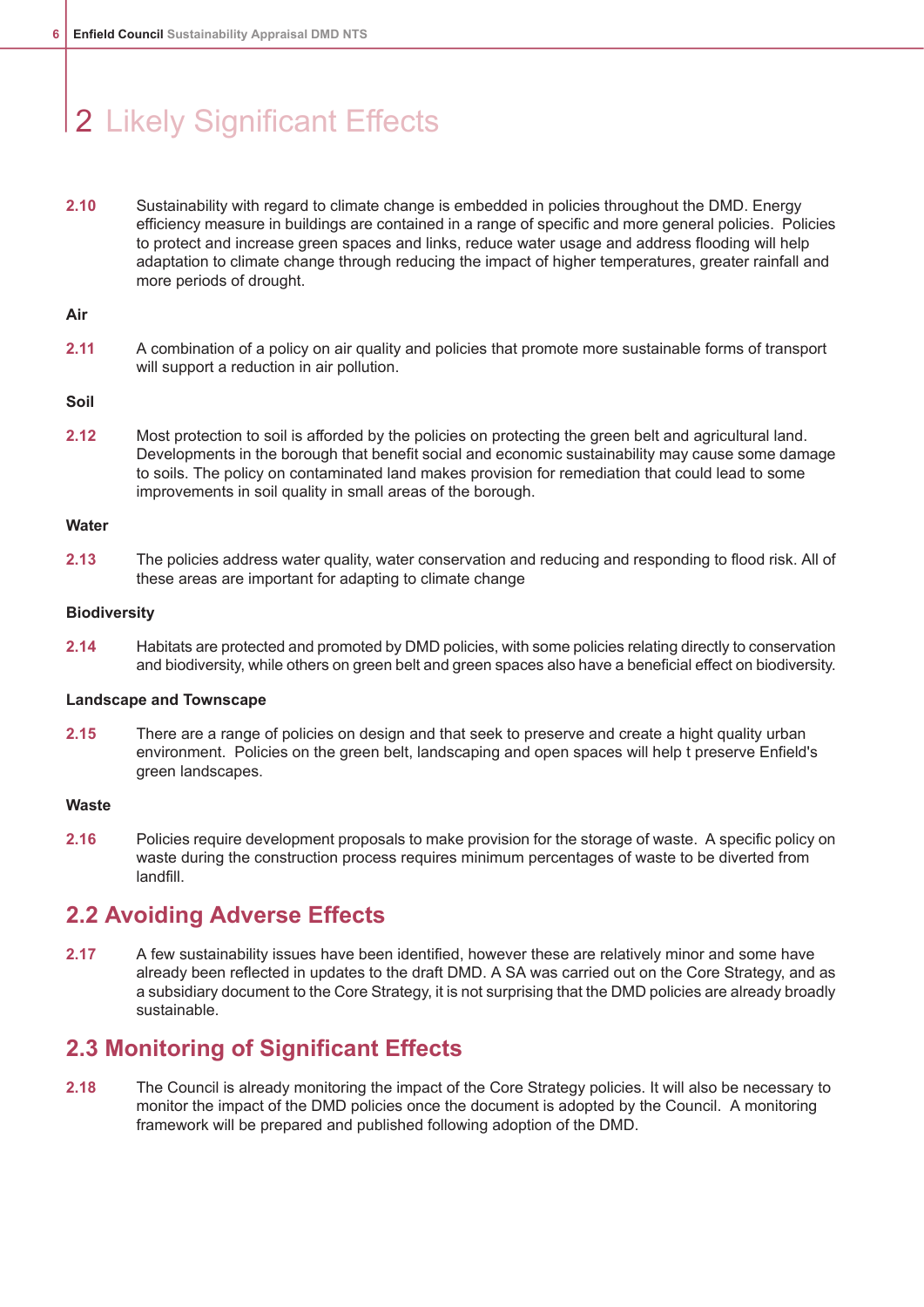## 3 Impact of the SA Process

## **3 Impact of the SA Process**

- **3.1** The SA includes a table showing the influence on the SA process. A number of amendments to the DMD have been made.
- **3.2** The SA process has ensured a thorough review of the DMD policies in terms of social, economic and environmental sustainability, both complying with the statutory requirements of the planning process and providing a reassurance that planning decisions within the borough will be made within a sustainable framework.